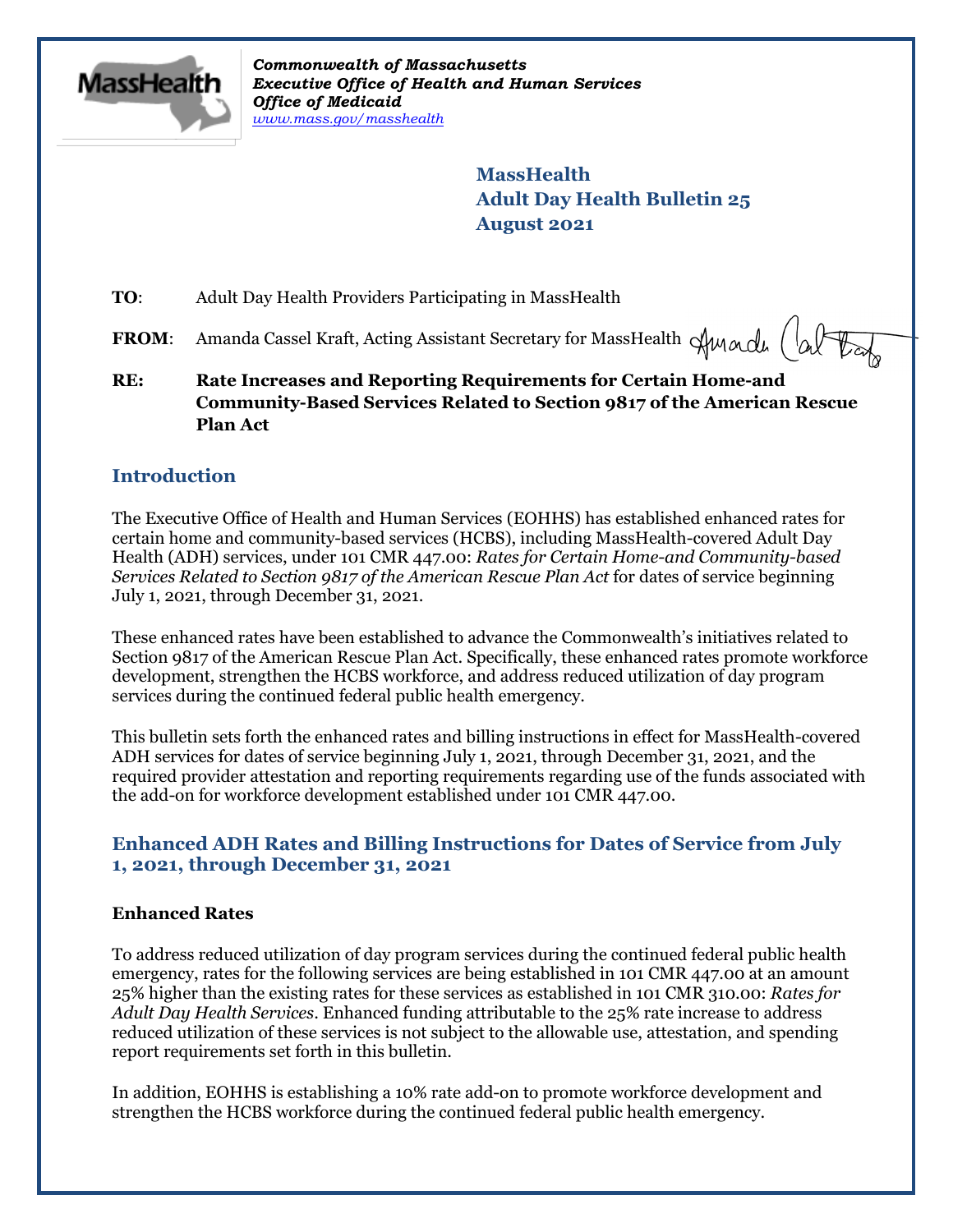# **MassHealth Adult Day Health Bulletin 25 August 2021 Page 2 of 3**

| Code               | Unit           | Rate    | <b>Add-on</b> | <b>Total</b> |
|--------------------|----------------|---------|---------------|--------------|
| S <sub>5</sub> 102 | Per Diem       | \$78.34 | \$7.83        | \$86.17      |
| S5102 TG           | Per Diem       | \$99.20 | \$9.92        | \$109.12     |
| S <sub>5</sub> 101 | Per 3<br>Hours | \$39.15 | \$3.91        | \$43.06      |
| <b>S5101 TG</b>    | Per 3<br>Hours | \$49.50 | \$4.95        | \$54.45      |

#### **Service Provision**

All ADH services receiving enhanced funding must be delivered in accordance with all applicable program requirements and regulations as set forth in 130 CMR 404.000: *Adult Day Health Services* and 105 CMR 158.029: *Licensure of Adult Day Health Programs*.

#### **Administrative and Billing Requirements**

All existing provider billing processes will remain in effect during the period of enhanced funding, beginning July 2021, through December 2021. Providers must submit claims according to policies and procedures set forth in applicable administrative and billing regulations and supporting guidance.

# **ADH Rates for Dates of Service on or after January 1, 2022**

For dates of service on or after January 1, 2022, MassHealth will pay providers for Adult Day Health services at the rates established under 101 CMR 310.00.

### **Allowable Uses of Enhanced Funding for Workforce Development**

Providers will be required to use at least 90% of the 10% workforce development rate add-on for the specific purposes of recruiting, building, and retaining their direct care and support workforce.

EOHHS guidance about allowable uses of the enhanced funding, including eligible direct care and support staff and categories of compensation, is available a[t www.mass.gov/doc/for-masshealth](http://www.mass.gov/doc/for-masshealth-providers-home-and-community-based-service-enhanced-rate-add-ons-using-american-rescue-plan-act-arpa-funding/download)[providers-home-and-community-based-service-enhanced-rate-add-ons-using-american-rescue](http://www.mass.gov/doc/for-masshealth-providers-home-and-community-based-service-enhanced-rate-add-ons-using-american-rescue-plan-act-arpa-funding/download)[plan-act-arpa-funding/download.](http://www.mass.gov/doc/for-masshealth-providers-home-and-community-based-service-enhanced-rate-add-ons-using-american-rescue-plan-act-arpa-funding/download)

# **Provider Attestation and Spending Report**

As a condition of receipt of these additional funds, eligible provider agencies must complete an attestation assuring EOHHS that they will use at least 90% of the 10% workforce development rate add-on for HCBS workforce development and submit a spending report to EOHHS that accounts for how the enhanced funds were used.

EOHHS guidance about the provider attestation and spending report requirements will be provided at a future date at [www.mass.gov/info-details/strengthening-home-and-community-based](http://www.mass.gov/info-details/strengthening-home-and-community-based-services-and-behavioral-health-services-using-american-rescue-plan-arp-funding)[services-and-behavioral-health-services-using-american-rescue-plan-arp-funding.](http://www.mass.gov/info-details/strengthening-home-and-community-based-services-and-behavioral-health-services-using-american-rescue-plan-arp-funding) Providers are encouraged to check this site regularly for updated information.